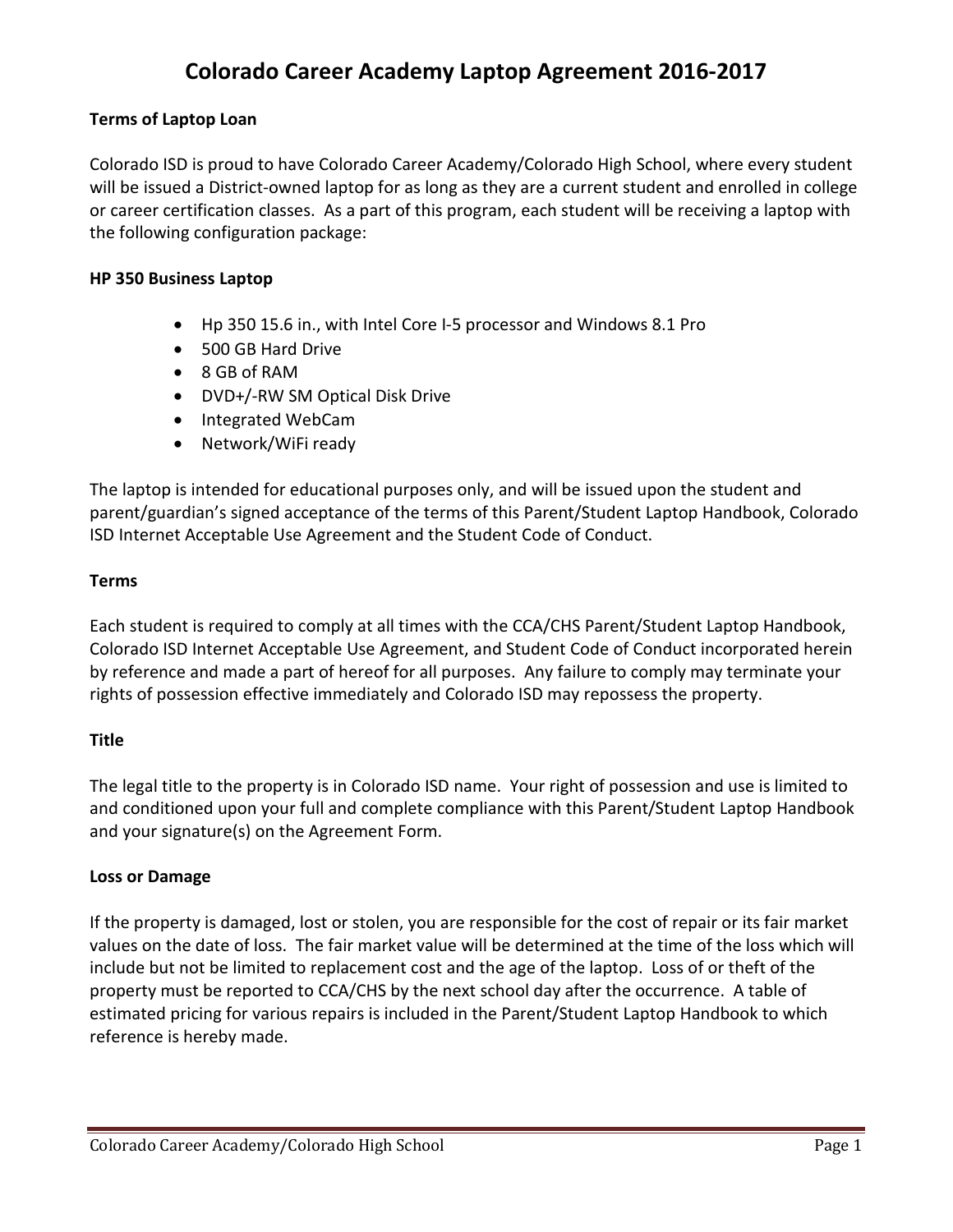### **Care of Equipment**

The student will exercise all due and reasonable care in handling the use of the laptop and associated peripherals and agrees to return the equipment in good condition at the end of the school year. CCA/CHS accepts and acknowledges reasonable and normal wear and tear of the laptop over the course of its useful life. Below are a few examples of normal wear and tear in which student/parents would not be held responsible. These are examples and are not limited by the list; the normal wear will be determined by CCA/CHS personnel at the time of check-in.

- Laptop battery cannot retain an acceptable charge and needs to be replaced.
- Laptop lids are worn around the edges due to continuous opening and closing.
- Aesthetic scratches that occur on the laptop.
- Fading of the back light on the LCD screen of the laptop due to normal use.

### **Non Compliance**

If you do not fully comply in a timely manner with all the terms of this Agreement including the timely return of the property or failure to produce laptop in the event of a random check, the District shall be entitled to declare you in default and come to your place of residence or other location of the property, to take possession of the property.

Each student must maintain a grade of 70 or above in any enrolled college dual credit, technical certification class, or any tested EOC class. Students that do not maintain a 70 or above will be required to use the laptop at school only and will not be allowed to take their laptop home until they have a grade of 70 or above. Each student will also be required to attend at least one tutorial session per week until passing.

If at any time you no longer are enrolled in any college classes or technical certification programs you will also be limited to school use only.

### **Terms of Agreement**

Your right to possess and use the laptop terminated no later than the last day of the school year unless earlier terminated by the District or upon withdrawal from the District. If it is necessary to use the laptop over the summer a separate Summer Check out Policy is required.

### **Appropriation**

Your failure to timely return the property and the continued use of it for non-school purposes without the District's consent may be considered unlawful appropriation of the District's property.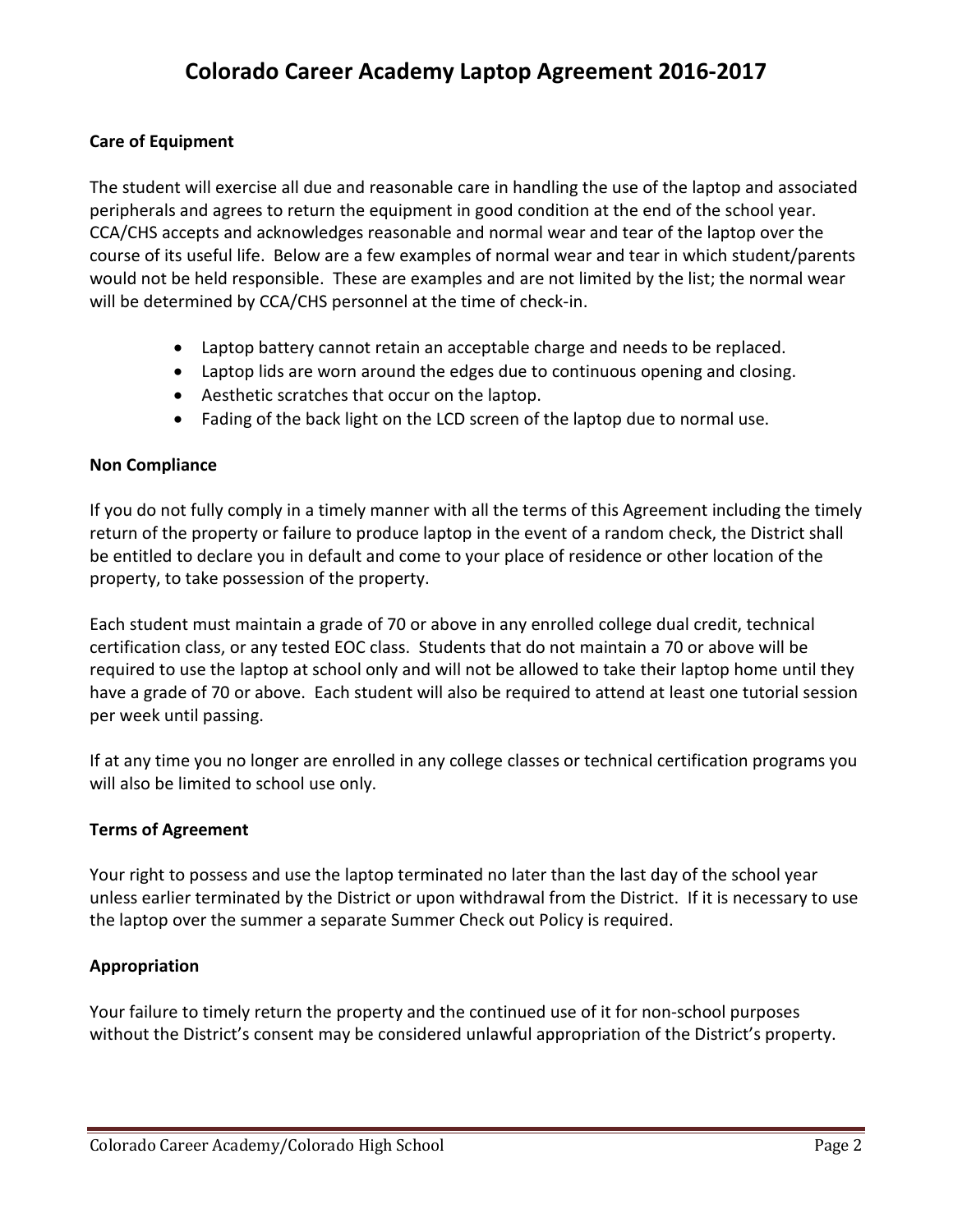### **Laptop Replacement Fees**

Students are required to follow the procedures defined below:

- Students of  $10^{th}$  through  $12^{th}$  grades will take possession of their assigned laptop during registration upon returning the Laptop User Agreement Form signed by both student and parent. Students of 9<sup>th</sup> grade will take possession of their assigned laptop during a required meeting on the first day of school and upon returning the Laptop User Agreement Form signed by both student and parent. Each student will check the laptop in no later than the last day and /or scheduled set date of the current school year or upon withdrawal from the District.
- In case of theft, vandalism, and or other criminal acts, the student and/or parents **MUST** file a report first with the School District to determine if there is a need to file a police report with the local Police Department within 24 hours of the occurrence. After reporting the occurrence to the appropriate personnel at CCA/CHS and it is determined necessary all incidents happening off campus must be reported to the police by the parent and a copy of the report be brought to the school for verification.
- If the laptop is stolen or lost, students/parents are responsible to pay for the full amount of the replacement.
- Student will be charged the full price of the laptop if they deliberately damage and/or vandalize **ANY** laptop.
- Students/Parents are responsible for the reasonable cost of repair for accidental damage to laptops.

| <b>ITEM</b>                     | <b>REPAIR COST</b> |
|---------------------------------|--------------------|
| <b>Total Laptop Replacement</b> | \$650              |
| <b>Broken Screen</b>            | \$255              |
| Laptop Keyboard                 | \$85               |
| Power Adaptor + Cord            | \$75               |
| Laptop Battery                  | \$99               |
| Protective Sleeve for Laptop    | \$25               |

### **Table of Estimated Repair Pricing**

The cost of any other parts needed for repairs will be based on manufacturer's current price list. Estimated repair costs will be enforced for all items not covered under the original manufacturer's warranty purchased with the laptop.

### **Payment Plan**

If a student is required to pay any laptop fees due to loss or damage, and is unable to pay the full amount, a payment plan can be created between the student's parents and the school.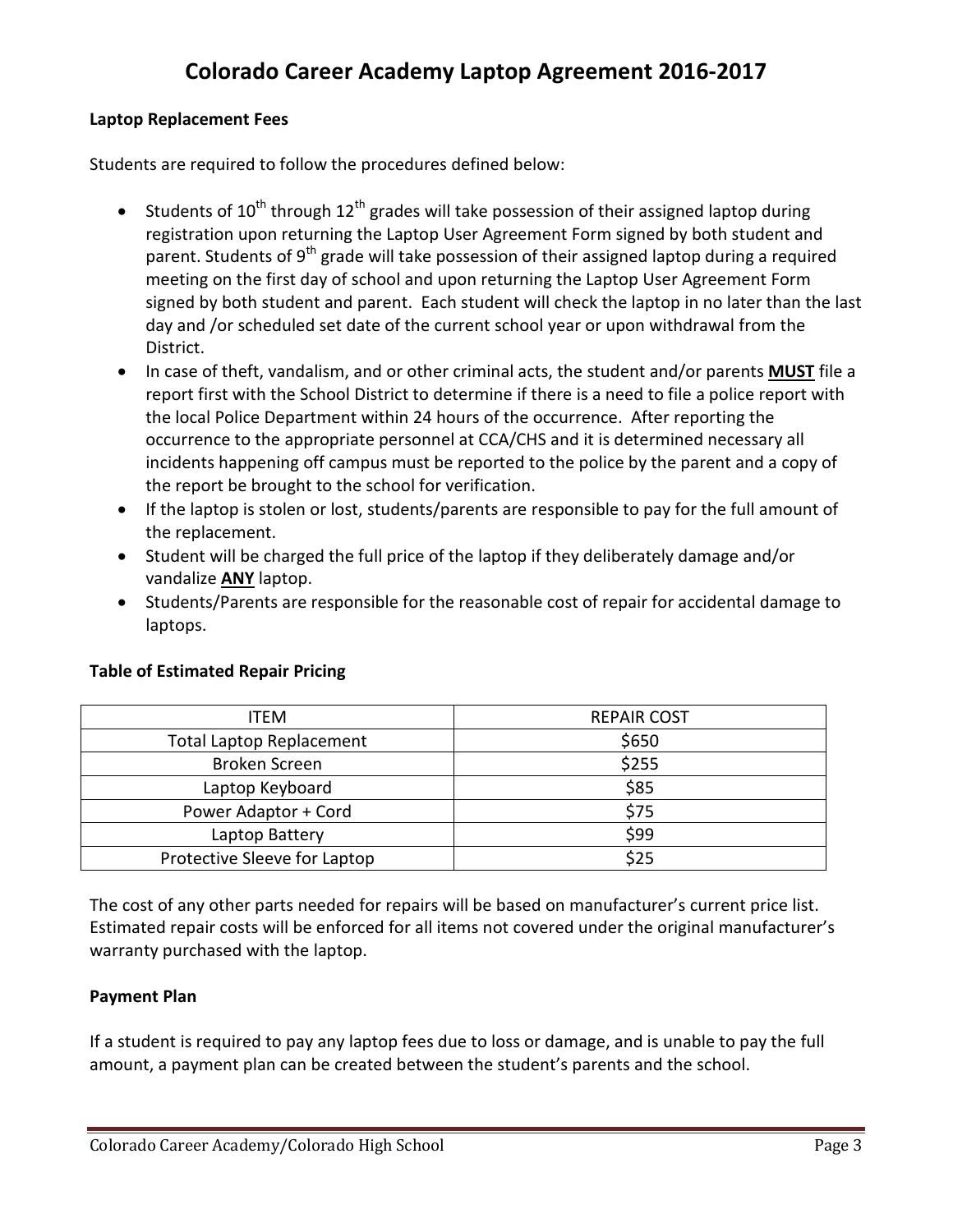If a student owes money for computer repairs or missing parts, they will be required to check out and check in their laptop daily until the fee is settled with the school. Students may also have their diplomas held and discretionary permission from the Principal may be denied for school sponsored events.

Please contact Mrs. Ann Bazany or Mr. Mark Merrell at 325-728-3424 to make arrangements for repayment. A payment must be made weekly or as agreed upon by Mr. Merrell, CHS Principal.

### **Student Success at CCA/CHS**

CCA/CHS is committed to a student being able to continue with his/her work when his/her laptop is experiencing problems. To assist with this matter, CCA/CHS will provide the following:

- Access to a computer at the campus for completion of assignments while laptop is being repaired.
	- **OR**
- A loaner laptop.

### **No Loaning/Borrowing Laptops**

- Students are **PROHIBITED** from loaning their assigned laptop to other students.
- Students are **PROHIBITED** from borrowing a laptop for any other students.
- Students are **PROHIBITED** from sharing passwords or usernames with other students.

### **Internet Safety**

There are many sites on the Internet that can be potentially dangerous to minors. These sites are blocked while students are logged on to the District Network. We are CIPA compliant and use Lightspeed filtering system to restrict such sites. Students may or may not be protected at home. Students are in violation of District policy if they access these sites through proxies or by any other means. Parents may want to restrict their home access. For more information about Internet safety go to**: [http://www.isafe.org/outreach/media/media\\_tips.](http://www.isafe.org/outreach/media/media_tips)**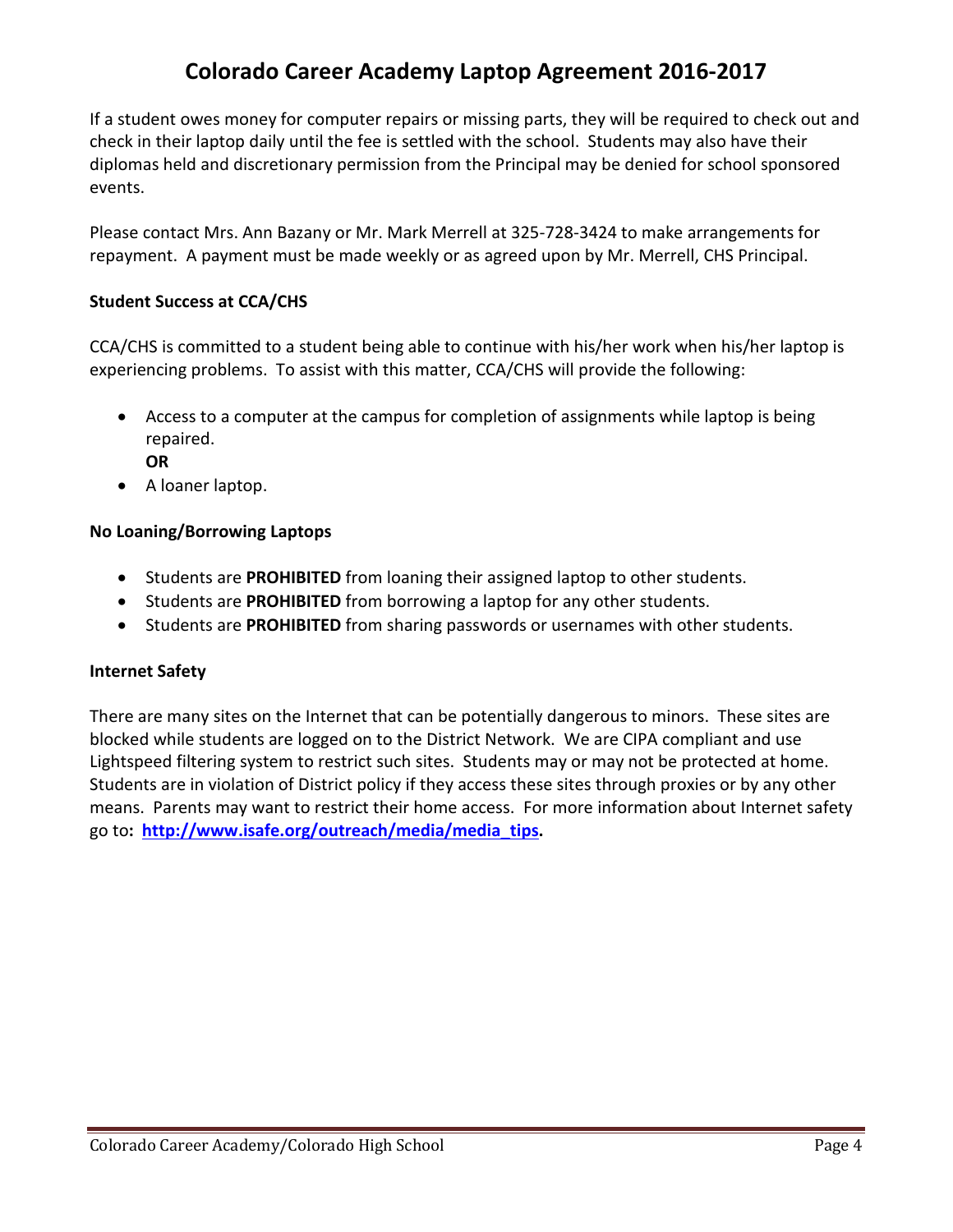### **General Laptop Rules**

### **Student Email**

All students participating in a college or certification programs are required to have a GMAIL account. This will be a personal email account that will be used for school/college related correspondence. Even though this will be a personal email account that can be used once the student has graduated there are some restrictions. The email username and password must remain the same throughout the program enrollment. Each student must present username and password to CCA/CHS before a laptop will be assigned. Although the email account will not be monitored it may at random be scanned for any inappropriate use.

### **Screensavers**

- Inappropriate media may not be used as a screensaver.
- Presence of weapons, pornographic materials, inappropriate language, alcohol, drug, gang related symbols or pictures will result in disciplinary actions in accordance with district policy.
- Passwords on screensavers and power on screens are **NOT** to be used.

### **Sound**

- Sound will be muted at all times unless permission is obtained from the teacher for instructional purposes.
- Headphones can be used unless it becomes a distraction and is impacting the instructional process. Headphones may not be worn while teacher is giving instruction.
- Headphones will not be provided by CCA/CHS. They will need to be obtained by the student.

### **Laptop Configuration/Deleting Files**

- Students may not alter the configuration of the computer in any way.
- Students are NOT to delete any folders or files that they did not create or that they do not recognize. Deletion of certain files will result in a computer failure and will interfere with the ability to complete class work and may affect student's grades.

### **Music, Games or Programs**

- The possession of any content (music, pictures, movies, games, etc.), which may be construed as profane, pornographic, or offensive, will result in disciplinary action as defined by CISD Student Code of Conduct.
- Any video game (including web-based and widget games) or movies are prohibited unless directly related to a school activity or assignment.
- ALL software loaded on the laptop system must be District approved.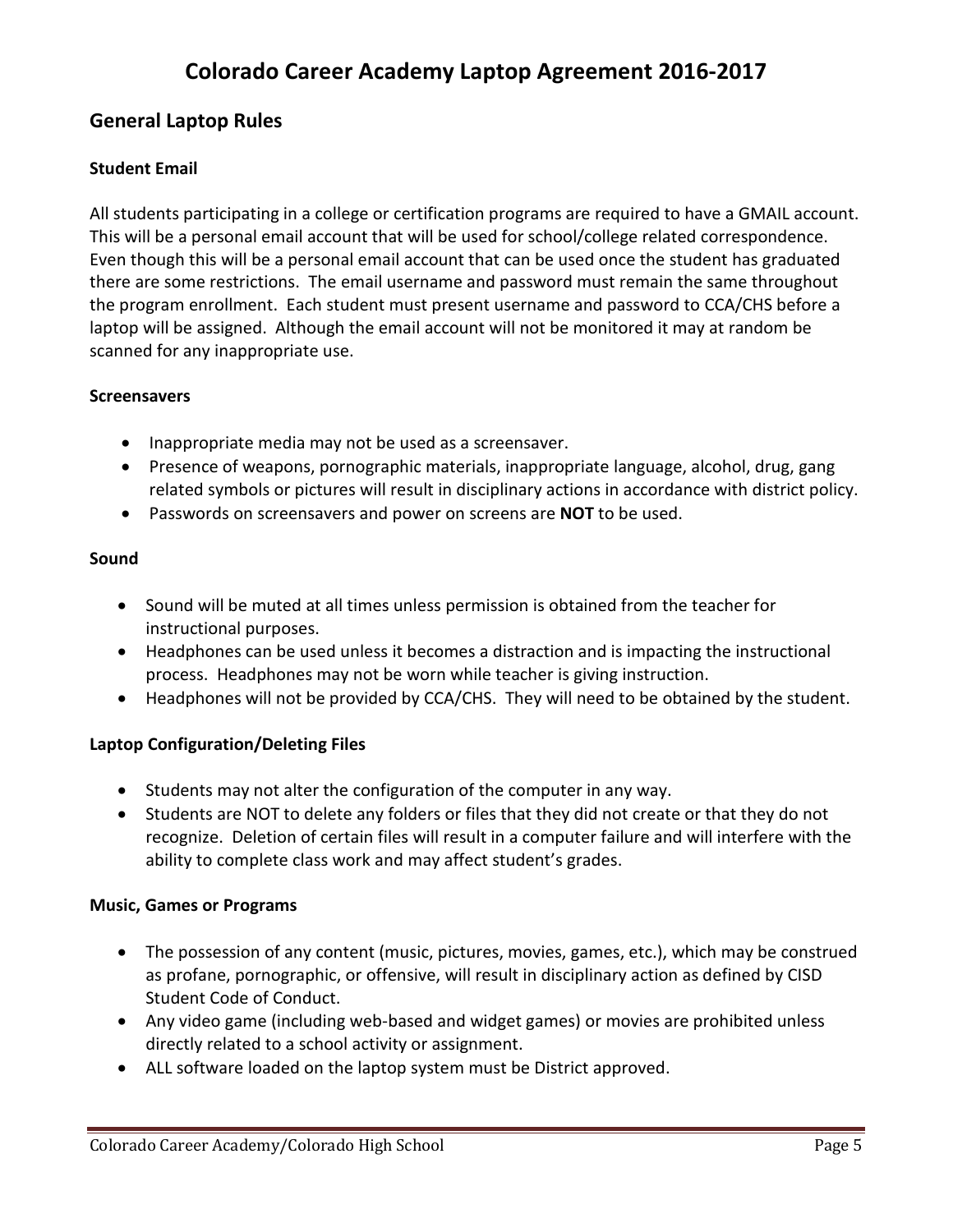### **Social Networking Sites**

• All Social Networking websites (Facebook, Twitter, etc.) are strictly prohibited from being accessed during school hours. These sites are blocked by the Lightspeed system and if found being accessed during school hours on laptops, the laptop may be picked up for inspection. Privileges may be revoked if there is reasonable evidence that these sites were accessed by a proxy.

### **Unauthorized Access**

• Access to another user's account or laptop without their consent or knowledge is considered hacking and is unacceptable and in violation of the District's Acceptable Use Policy.

### **Laptop Identification Tag and Number**

• All laptop and laptop sleeves will be marked with a student laptop identification number. All identification numbers and tags must remain unmarked, undamaged, and visible at all times.

### **Monitoring**

• Laptops will be monitored during class time and are filtered as required by the Child Internet Protection Act. Laptops will be checked on a regular basis to check for violations.

### **Violations**

Violations of the CISD Internet and Technology Acceptable Use Policies that are not directly related to class projects could result in the following actions:

- A conference between principal, parent, and student.
- A student's laptop access will be suspended for 3 days.
- OCS or DAEP placement.

### **Transporting Laptops**

- Laptops must be transported in the protective sleeve assigned with the laptop at all times.
- Students participating in Athletics, Band, and other UIL activities will be responsible for securing their laptops
- To prevent hard drive damage, laptops need to be completely shut down when not in use.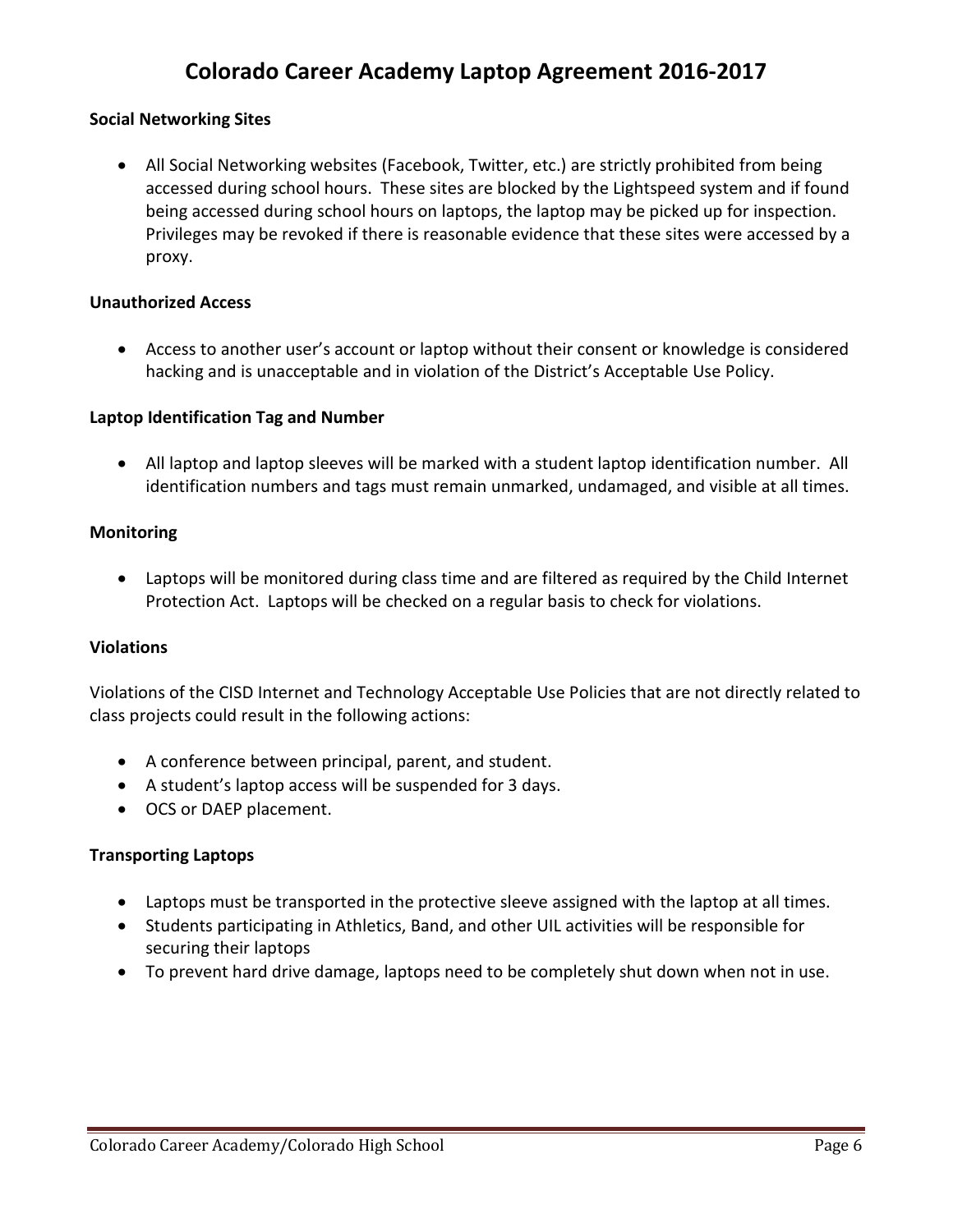## **Colorado Career Academy/Colorado High School Laptop User Agreement Form**

**Understanding Responsibilities**: *Students and parents, please initial each statement to indicate that you understand what is being asked of you*.

I understand it is my responsibility to properly take of the laptop while it is in my possession.

\_\_\_\_ I understand there may be financial costs if the laptop/accessories are damaged, lost or stolen.

\_\_\_\_ I understand my privilege of using a laptop may be revoked if:

- I leave my laptop in an unsecured area including unlocked car or vehicle.
- I purposefully damage my laptop.
- I lend my laptop to another person.
- My laptop is involved in recurring reckless activity.
- I disregard CCA/CHS Internet and Technology Acceptable Use Policies.
- I use my laptop for any activity other than is specified in the Handbook.

I understand my laptop will be periodically checked for any misuse or damage.

| I understand my grades in any enrolled college dual credit course, technical certification course, |
|----------------------------------------------------------------------------------------------------|
| or any tested EOC course must be a 70 or above to keep my take-home privileges. If my              |
| grades fall below a 70, I may be required to leave my laptop at school for school use only.        |

| I understand I will be required to attend at least one tutorial session a week until my grade rises |  |
|-----------------------------------------------------------------------------------------------------|--|
| to a 70 or above.                                                                                   |  |

\_\_\_\_ I understand it is my responsibility to return the laptop/accessories provided to me on the date designated at the end of the school year or if I withdraw from CCA/CHS.

Our initials above and signatures below indicate that we have read and understand all components of the Laptop Loan Program and User Agreement.

(Optional) \_\_\_\_\_ My child **may not** bring their assigned laptop home. They must leave it at school.